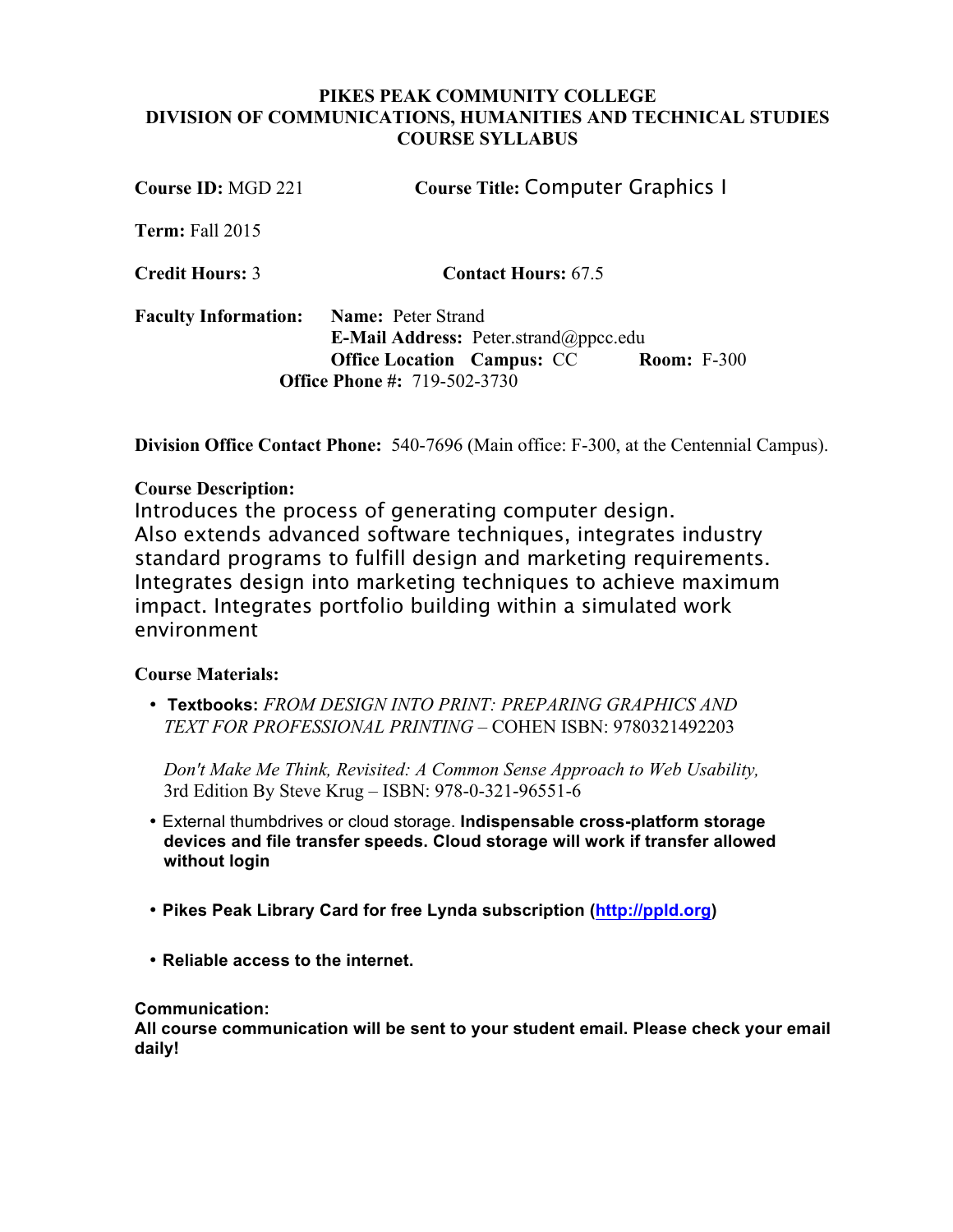#### **Course Websites**

#### http://psdp3.com/mgd221

Dedicated class website for handouts, lecture notes, supplemental materials and media for class projects are posted. Print and/or download any materials there, and feel free to use in your professional career. All lecture units and assets are linked to PPCCOnline.

#### **PPCCOnline:**

Handouts, lecture notes, supplemental materials and media for class projects are posted on the D2L Web site, http://online.ppcc.edu. Print and/or download any materials there, and feel free to use in your professional career.

#### **STANDARD COMPETENCIES:**

- **I. Use a variety of software and processes to generate computer graphics. (I)**
- **II. Demonstrate a basic knowledge of vocabulary, materials, and technology used in designing computer art. (II)**
- **III. Identify and apply the visual elements to computer-aided art problems. (III)**
- **IV. Compose computer art that demonstrates a basic knowledge of computer design principles and processes. (IV)**
- **V. Utilize computer technology to generate designs that emphasis selfexpression and creativity. (V)**
- **VI. Assemble and assess a presentation of your work that demonstrates professionalism. (V)Demonstrate usage of design principles (XI) (XII)**

| <b>CCCS Course Outline</b>                    |                                                                                                                                  |    |                            |                                            |
|-----------------------------------------------|----------------------------------------------------------------------------------------------------------------------------------|----|----------------------------|--------------------------------------------|
| <b>General Knowledge and Skills</b>           |                                                                                                                                  |    |                            |                                            |
| <b>TopicalOutline</b><br><b>Outline View:</b> |                                                                                                                                  | 1. |                            | <b>Visual Elements</b>                     |
| 1.<br>1.<br>2.                                | Media and Processes<br>Traditional approaches to computer<br>media and processes<br>Experimental computer media and<br>processes |    | 1.<br>2.<br>3.<br>4.<br>5. | Line<br>Shape<br>Value<br>Texture<br>Color |
| 2.<br>Media Specific Skills                   |                                                                                                                                  |    |                            |                                            |
| 1.                                            | File management                                                                                                                  |    |                            |                                            |
| 2.                                            | Software applications                                                                                                            |    |                            |                                            |
| 3.                                            | Imaging Technology                                                                                                               |    |                            |                                            |
| 4.                                            | Vector and Bitmap applications                                                                                                   |    |                            |                                            |
| 5.                                            | Presentation Approaches and Options                                                                                              |    |                            |                                            |
|                                               | <b>Course Objectives:</b> "At the conclusion of this course, the student will:"                                                  |    |                            |                                            |

#### **Course Outline:**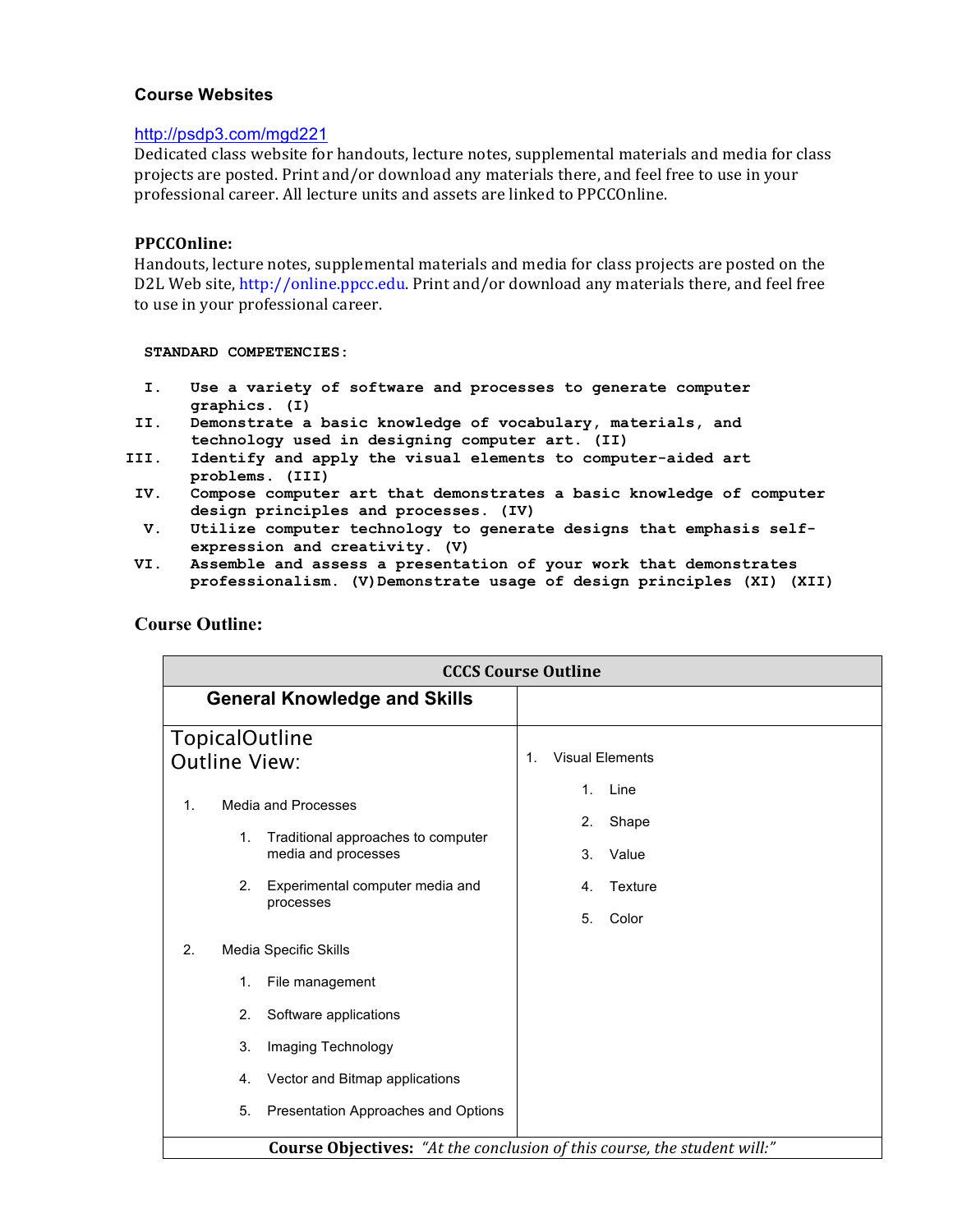| <b>Basic Industry Skills</b>                                                                                               | <b>Sources for Self Sufficientcy</b>                                            |  |  |
|----------------------------------------------------------------------------------------------------------------------------|---------------------------------------------------------------------------------|--|--|
| Become accustomed to logging time                                                                                          | Identify sources for continuous self-learning                                   |  |  |
| Improve oral and written communication with the<br>п<br>client and team members                                            | Identify sources for design trends                                              |  |  |
| Learn and practice effective teamwork                                                                                      | Understand and use Content Management<br>Systems, Advanced pre-print techniques |  |  |
| Write a comprehensive contract that covers both<br>client and designer                                                     | Learn to identify industry needs and career options.                            |  |  |
| Cultivate problem solving and critical thinking<br>Understand and practice storytelling to communicate<br>client's message |                                                                                 |  |  |
| <b>General Design Skills</b>                                                                                               | <b>Software Skills</b>                                                          |  |  |
| Program integration and workflow with:                                                                                     | Photoshop                                                                       |  |  |
| Typography<br>$\circ$                                                                                                      | Illustrator                                                                     |  |  |
| Graphics<br>$\circ$                                                                                                        | Indesign<br>$\bullet$                                                           |  |  |
| Layout<br>$\circ$                                                                                                          | Wordpress                                                                       |  |  |
| Color theory based on:                                                                                                     | Email blasts                                                                    |  |  |
| Psychological profile<br>$\circ$                                                                                           | Time tracker<br>$\bullet$                                                       |  |  |
| <b>Target Market</b><br>$\circ$                                                                                            | Flash                                                                           |  |  |
| Schemes<br>$\circ$                                                                                                         |                                                                                 |  |  |
| Typography based on:                                                                                                       | Edge Animate                                                                    |  |  |
| Typeface classifications<br>$\circ$                                                                                        | <b>After Effects</b>                                                            |  |  |
| Information Hierarchy<br>$\circ$                                                                                           | Adobe Media Encoder                                                             |  |  |
| <b>Typeface Mixing</b><br>$\circ$                                                                                          |                                                                                 |  |  |
| Content Layout                                                                                                             |                                                                                 |  |  |
| <b>Long Documents</b>                                                                                                      | <b>Design Pieces</b>                                                            |  |  |
| Master pages<br>$\circ$                                                                                                    | Logo                                                                            |  |  |
| <b>Setting Styles</b><br>$\circ$                                                                                           | <b>Business Card</b>                                                            |  |  |
| <b>Specialty Printing</b>                                                                                                  | Letter Head                                                                     |  |  |
| Die cuts<br>$\circ$                                                                                                        |                                                                                 |  |  |
| Embossing<br>$\circ$                                                                                                       | <b>Business Set</b><br>$\bullet$                                                |  |  |
| Foil stamping<br>$\circ$                                                                                                   | Poster<br>$\bullet$                                                             |  |  |
| Information Hierarchy                                                                                                      | <b>Brochure</b>                                                                 |  |  |
| Google Analytics<br>$\circ$                                                                                                | Multi-page report                                                               |  |  |
| <b>UX Design</b><br>$\circ$                                                                                                | Mailer/Postcard                                                                 |  |  |
| Design Process                                                                                                             | Coupon                                                                          |  |  |
| Record design choices and report critical                                                                                  | Website                                                                         |  |  |
| decisions                                                                                                                  | Email<br>٠                                                                      |  |  |
|                                                                                                                            | Large Format                                                                    |  |  |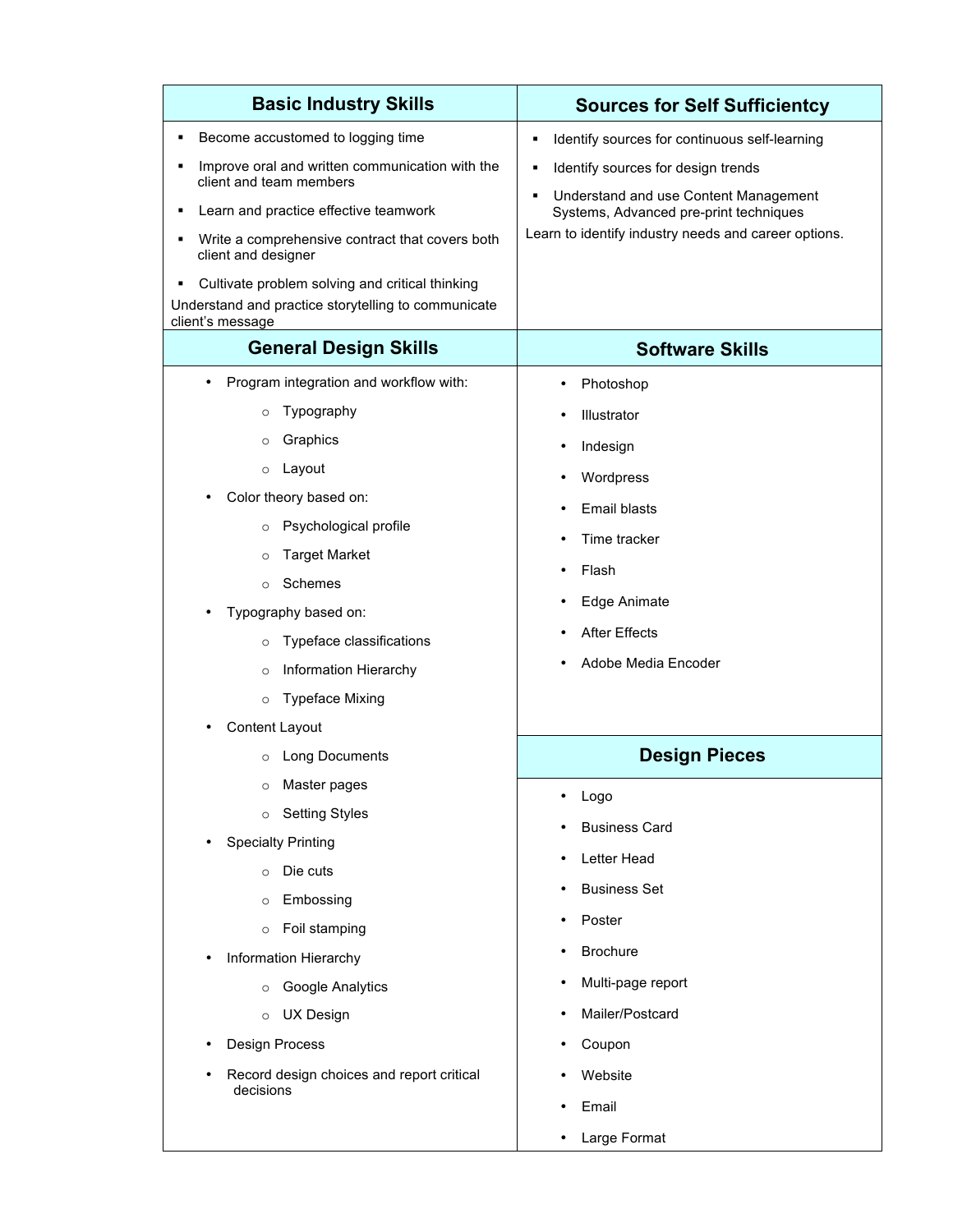# **WRITING CENTER:**

Pikes Peak Community College offers students personal instruction in the areas of critical thinking, critical reading, English as a Second Language, and effective writing at our three campus locations. We offer one-to-one conferencing, online tutoring, and computer assisted instruction for students enrolled in any course, not just English Composition. Please drop-in (or call) to make an appointment (Centennial Campus, room A-311, 540-7769; The Downtown Studio, room DT-215, 540-2503; or at Rampart, N-202, 538-5521). You may also e-mail the centers at owl@ppcc.edu. And please do check us out on the world wide web at www.ppcc.edu/StudentServices/WritingCenter.

# **Attendance:**

Attendance will be taken at each class; students are expected to be on time.

- Attendance, punctuality, and professionalism/courtesy are important in business (and in life), and thus will play a part in your assessment. Each class time that you are missing or late may result in 5 points off of your final grade. If you are absent or late due to an emergency, you must leave me a message at 5740794 immediately. More than four unexcused absences will result in automatic failure.
- Class participation makes up 30% of your grade. You must come to class with assignments/projects completed and questions ready. Prior knowledge or experience with the software does not exempt you from tutorials/in class exercises. If you have mastered the skill, help your classmates.
- The lecture portions of the class require your undivided attention. While the classroom computers are connected to the Internet, each instance of surfing the Internet rather than being attentive and involved in will result in 5 points off of your final grade (i.e. it will be treated as an unexcused absence.)
- Withdrawals: Drop with a refund is possible during the first 15 percent of the term. You may also initiate an official withdrawal through 80 percent of the term resulting in a grade of "W." A "W" grade has no credit and is not computed in the GPA. If you simply stop attending without officially withdrawing, a grade based on the total points earned will be assigned to you at the end of the term as per the grading policy listed in the syllabus. This will usually result in an "F" grade on your grade report and may not be changed to a "W" once it is issued. Consult a current class schedule for the last date to withdraw. Important Note: Withdrawal for any reason after the official term "Drop Date" (first 15% of the term; see PPCC Semester Schedule) will result in you forfeiting the Colorado College Opportunity Fund (COF) credit in an amount equal to this course's credit hours.
- ·Incomplete: An Incomplete "I" grade will be issued only if you have completed more than 75 percent of the course requirements, and has an emergency that cannot be resolved prior to the end of the semester.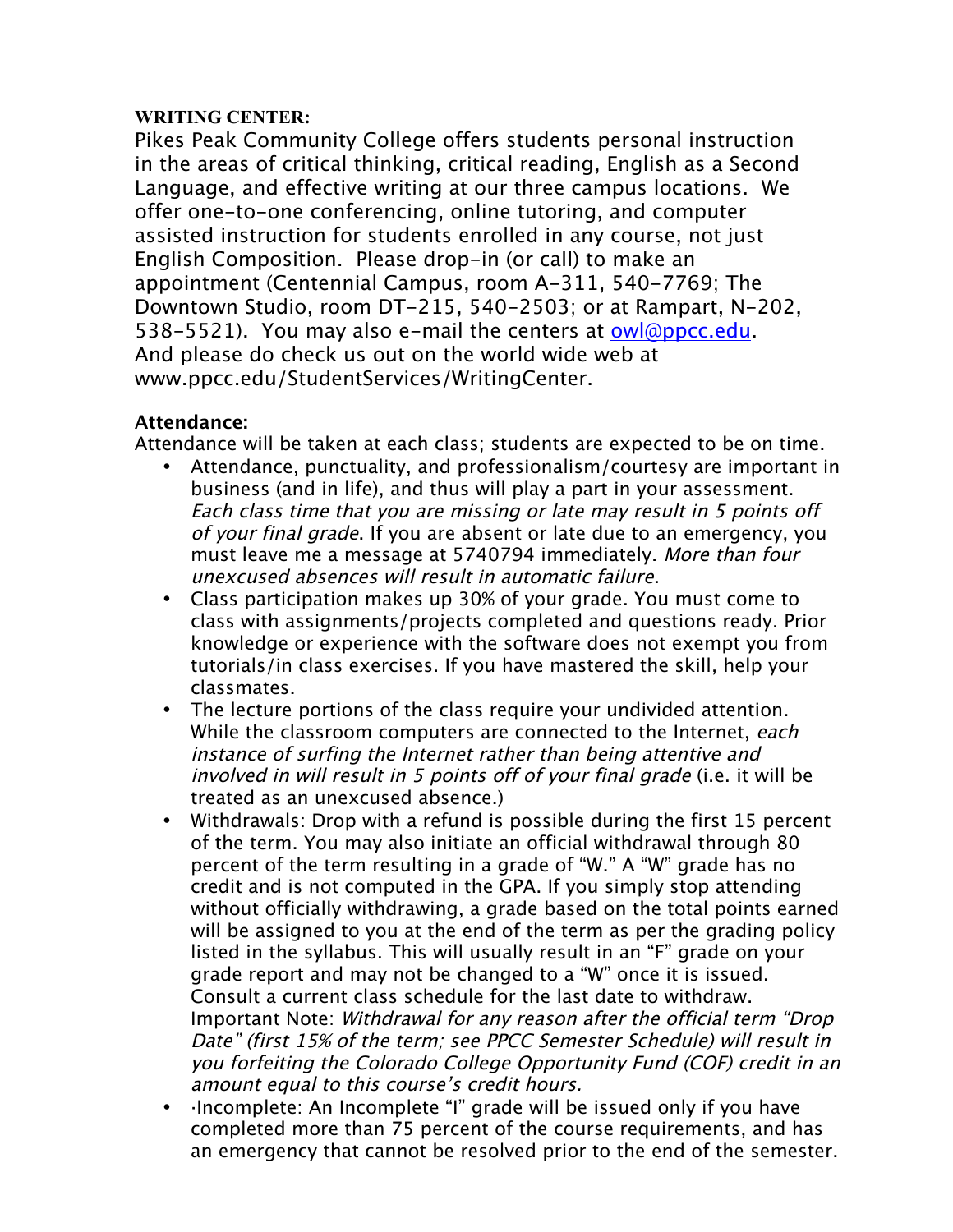An Incomplete "I" is rarely issued and may pose some risk to your GPA. All remaining work must be satisfactorily completed by the contracted date prior to the end of the next semester or a grade of "F" will be issued for the course.

- Audit: You may choose to take this course for audit. Normally, the audit option should be declared at registration; however, you may change their registration from credit to audit up to the current term "Drop Date" (first 15% of the term) published in the PPCC schedule. The request to change to audit must be done on a semester registration form and must receive written recommendation by the CHTS Division Dean and be approved by the Vice President for Educational Services prior to the published "Drop Date." Once an audit status is approved, the decision is irreversible. Audit grades do not transfer and are not computed in the GPA. Courses taken by audit do not count toward enrolment status for financial aid or veterans' educational benefits.
- Important Note: Audit courses are not eligible for the Colorado College Opportunity Fund (COF) stipend. Students are responsible for the additional tuition amount per credit hour audited that would normally be covered by COF.

## **Academic Standards and Grading:** See the current PPCC Catalog

(http://ppcc.edu/app/catalog/current/ and click on the "Academic Standards" link) for important information regarding academic standards and the grading system that applies to this course.)

| 1. Tests/Quizzes<br>Quizzes – Design concepts, Marketing strategies,                | 50  | <b>Scale</b><br>$A = 600 - 540$ |
|-------------------------------------------------------------------------------------|-----|---------------------------------|
| software and system techniques<br><b>One main Project (none sections)</b>           | 400 | $B = 539 - 480$                 |
| <b>Five Support Projects</b>                                                        | 150 | $C = 479 - 420$                 |
|                                                                                     |     | $D = 419 - 360$                 |
| 2. Participation<br>Attendance<br>Professional courtesy<br>Involvement in critiques | 100 | $F = 359$ or less               |
| <b>Total Points</b>                                                                 | 600 |                                 |
|                                                                                     |     |                                 |

| <b>Assessment areas for Projects</b>                                    |      |
|-------------------------------------------------------------------------|------|
| Proficiency with design techniques:<br>Typography, layout, color scheme | 25%  |
| Design thought process                                                  | 25%  |
| Adhering to guidelines and completion                                   | 25%  |
| Presentation and particiapation                                         | 25%  |
| <b>Grade total</b>                                                      | 100% |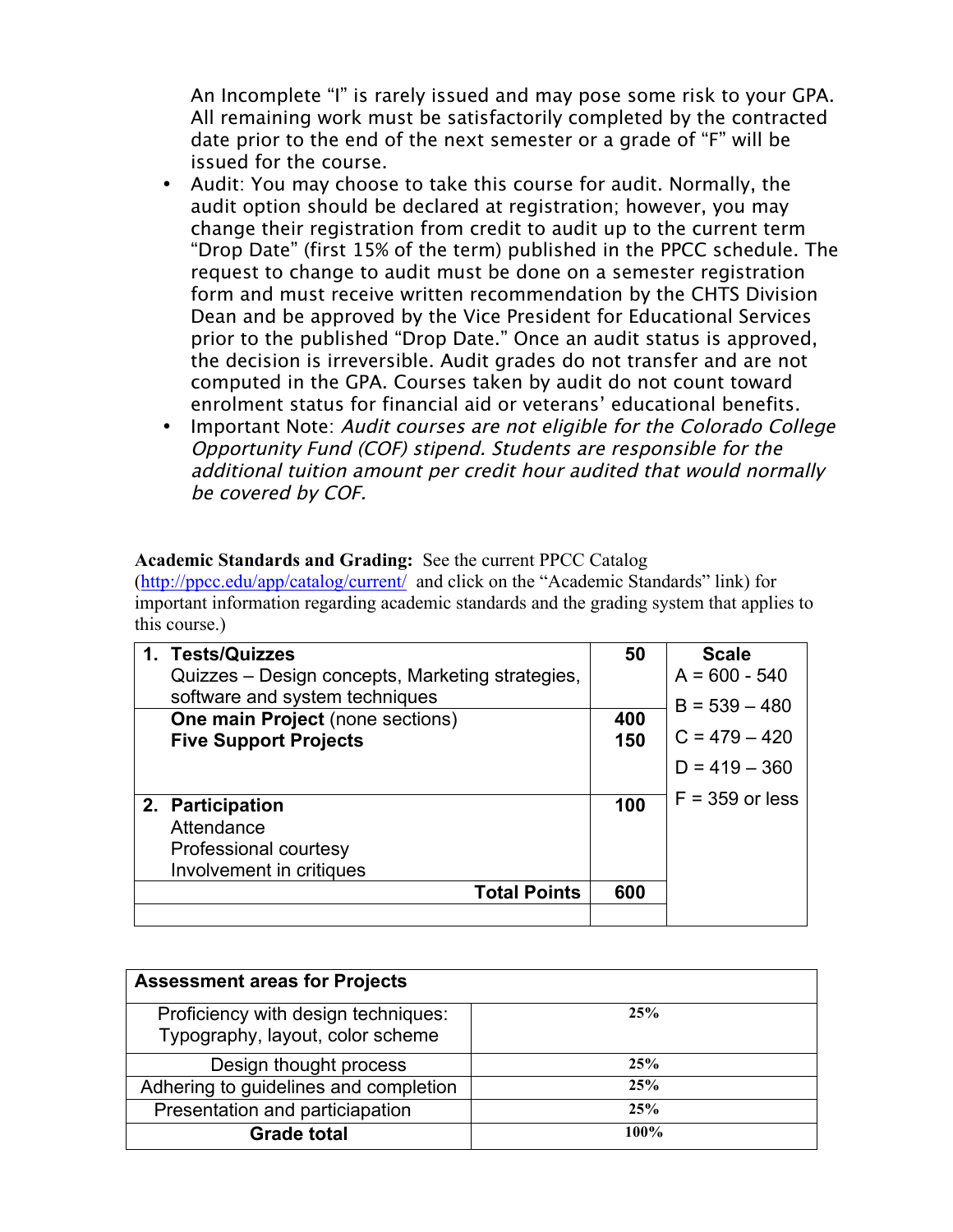**Colorado State Competencies:** The requirements in this course meet or exceed the critical thinking, reading, written communication competencies established by the Colorado Commission on Higher Education for guaranteed transfer, general education courses in Communication.

**Americans with Disabilities Act (ADA):** Any student eligible for and needing academic accommodations because of a disability is requested to speak with the Office of Accommodative Services and Instructional Support (OASIS) (502-3333) *(all students should do this 8 weeks\* before every semester)*. The following link provides additional information: www.ppcc.edu/oasis.

Students should make an appointment with their instructor during the first week of class and bring the **Disability Services Notification For Faculty** form from OASIS that specifies the accommodation(s) needed for their class. All arrangements for accommodations must be agreed upon, in writing, and signed by the student, an OASIS Disability Specialist and the instructor *(unless accommodations are received electronically)*. Because accommodations are not retroactive, it's best to obtain accommodations **before** the first week of class.

Also: "It is the student's responsibility to self-advocate for approved accommodations that are not being provided since accommodations cannot be provided retroactively." (As per the PPCC catalog).

Please contact OASIS if you are struggling with a full time course load only to qualify for health insurance benefits, whether or not you have a disability.

#### \*Even if you haven't met these timelines, please still call OASIS for information or an **appointment.**

**Student Conduct:** Review the policies on student conduct in the college catalog (at http://www.ppcc.edu/CatalogSchedule/CurrentCatalog/ and click on the "Student Conduct" link).

#### Additional Optional Statements:

- The Learning Resource Center has many magazines that will help you in this class as well as other Multimedia/Graphic Design classes. Also, local book stores have many excellent magazines, and there are multitudes of Web sites with specialized information about various aspects of Web development. This field changes so rapidly, you should make it a *habit to read magazines and Web content.*
- **DROPPING A COURSE—** You may drop courses using the telephone registration system or **complete a class adjustment form at any registration location. Instructors or other** college staff members are not responsible for dropping you from your classes. Refer to **your schedule on drop dates.**
- WITHDRAWING FROM A COURSE— You can withdraw from a class after the last day to drop courses, through the final date listed. A withdrawal is indicated as a "W" on your **transcript, and you must still pay for the class. If you do not withdraw by the deadline,** your instructor will assign you whatever grade you have earned. Instructors or other college staff members are not responsible for withdrawing you from your classes. Refer to your schedule on withdrawal dates.
- **TUTORING—Please see me if you are interested in extra help with this class.**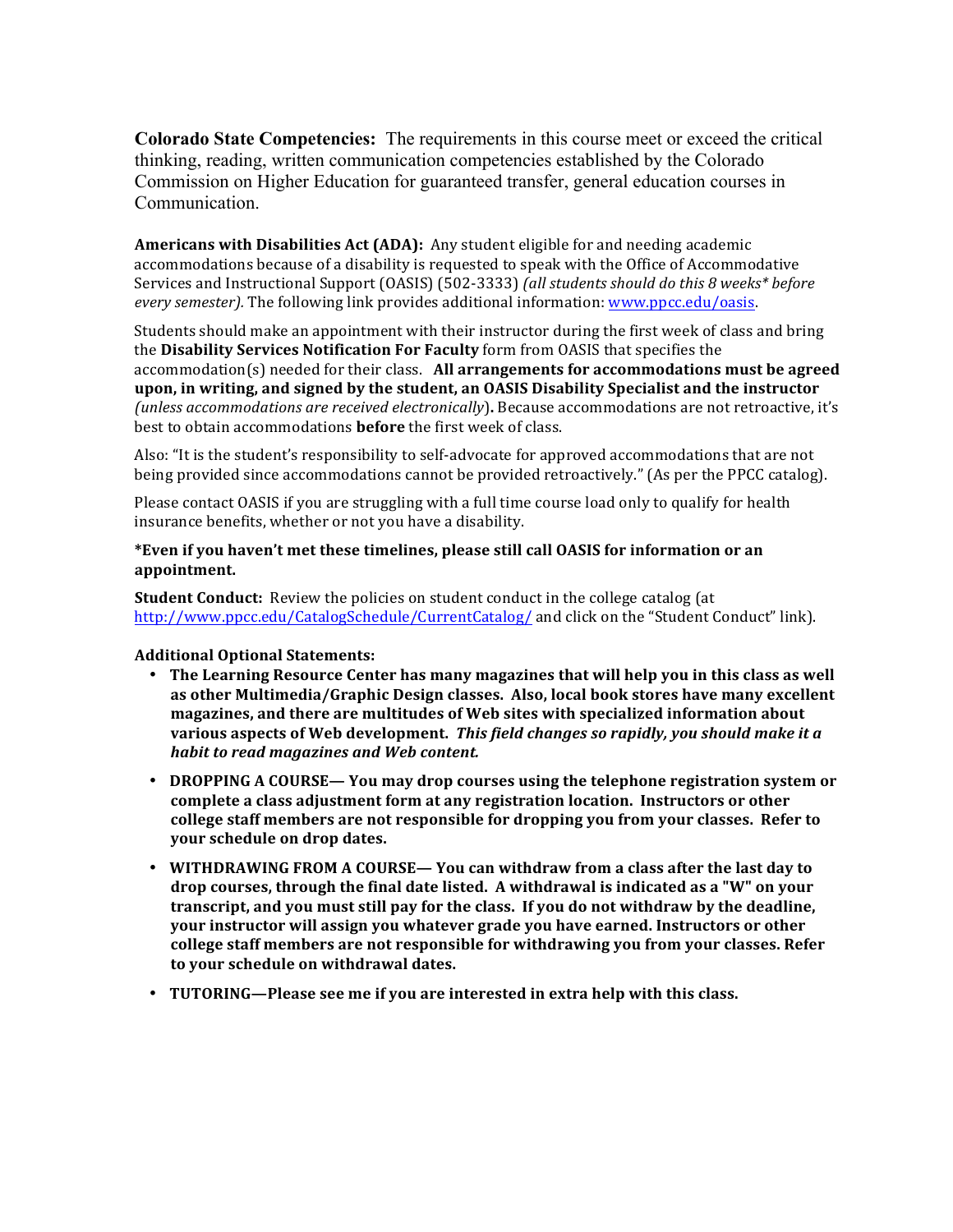## **Class Schedule**

*Note: schedule subject to change – Check with your instructor!*

| Week           | Date    | Subject                                | Assignment                                   |
|----------------|---------|----------------------------------------|----------------------------------------------|
|                | Aug 25  | Introduction to course                 | <b>Contract</b>                              |
|                |         | Design Components                      |                                              |
|                |         |                                        |                                              |
|                | Aug 27  | Software over-view                     | Watch video:                                 |
|                |         | Photoshop-Illustrator-Indesign         | Photoshop Bad Habits                         |
|                |         | <b>Banner Graphic</b>                  | You're Probably                              |
|                |         |                                        | Doing                                        |
|                |         |                                        | <b>Read Section II Print</b><br>Watch video: |
| $\overline{2}$ | Sept 1  | <b>Advanced Photoshop selection</b>    | Photoshop Advanced                           |
|                |         | Hair selection tutorial                | Hair selection                               |
|                |         | <b>Dance Poster Assignment</b>         |                                              |
|                |         |                                        |                                              |
|                | Sept 3  | Fonts in Photoshop vs Illustrator      | Find good examples of                        |
|                |         | Appropriate print output               | design                                       |
|                |         | Work on Dance poster                   |                                              |
|                |         | Sept 8 Labor Day - no                  |                                              |
|                |         | classes                                |                                              |
|                |         | Sept 9 DROP DEADLINE                   |                                              |
| 3              | Sept 10 | <b>Present Dance Posters</b>           | Sign up and research                         |
|                |         | Typography                             | <b>Time Tracker</b>                          |
|                |         |                                        | Watch Typography                             |
|                |         | <b>Typography Assignment</b>           | Video                                        |
| $\overline{4}$ | Sept 15 | Present Good examples of design        | Job interview question                       |
|                |         | Recording Workflow                     | <b>Read Section I Print</b>                  |
|                |         | Contracts                              |                                              |
|                |         | <b>Marketing Campaigns</b>             |                                              |
|                | Sept 17 | <b>Color Concepts</b>                  | Read:                                        |
|                |         | <b>MC</b> Logos                        | Color psychology                             |
|                |         |                                        | Color Scheme for your                        |
|                |         |                                        | website                                      |
|                |         |                                        | <b>Read Section III Print</b>                |
| 5              | Sept 22 | Job interview presentation             | Die cut video tutorial                       |
|                |         | <b>MC Business Set</b>                 |                                              |
|                |         |                                        |                                              |
|                | Sept 24 | Die cuts                               | Read Section V Print                         |
|                |         | Studio -record your time               |                                              |
| 6              | Sept 29 | <b>Envelopes and Mailers</b>           | Online reading for                           |
|                |         | <b>USPS</b> guidelines                 | mailers                                      |
|                |         | <b>Postcard</b>                        |                                              |
|                | Oct 1   |                                        | Reading                                      |
|                |         | Specialty printing – foil stamping and |                                              |
|                |         | embossing,                             |                                              |
| $\tau$         | Oct 6   | <b>Brochure</b>                        | Reading unique folds                         |
|                |         | <b>MC Brochure</b>                     |                                              |
|                |         |                                        |                                              |
|                |         |                                        | Study for exam                               |
|                | Oct 8   | Studio – record your time              |                                              |
|                |         |                                        |                                              |
|                |         |                                        |                                              |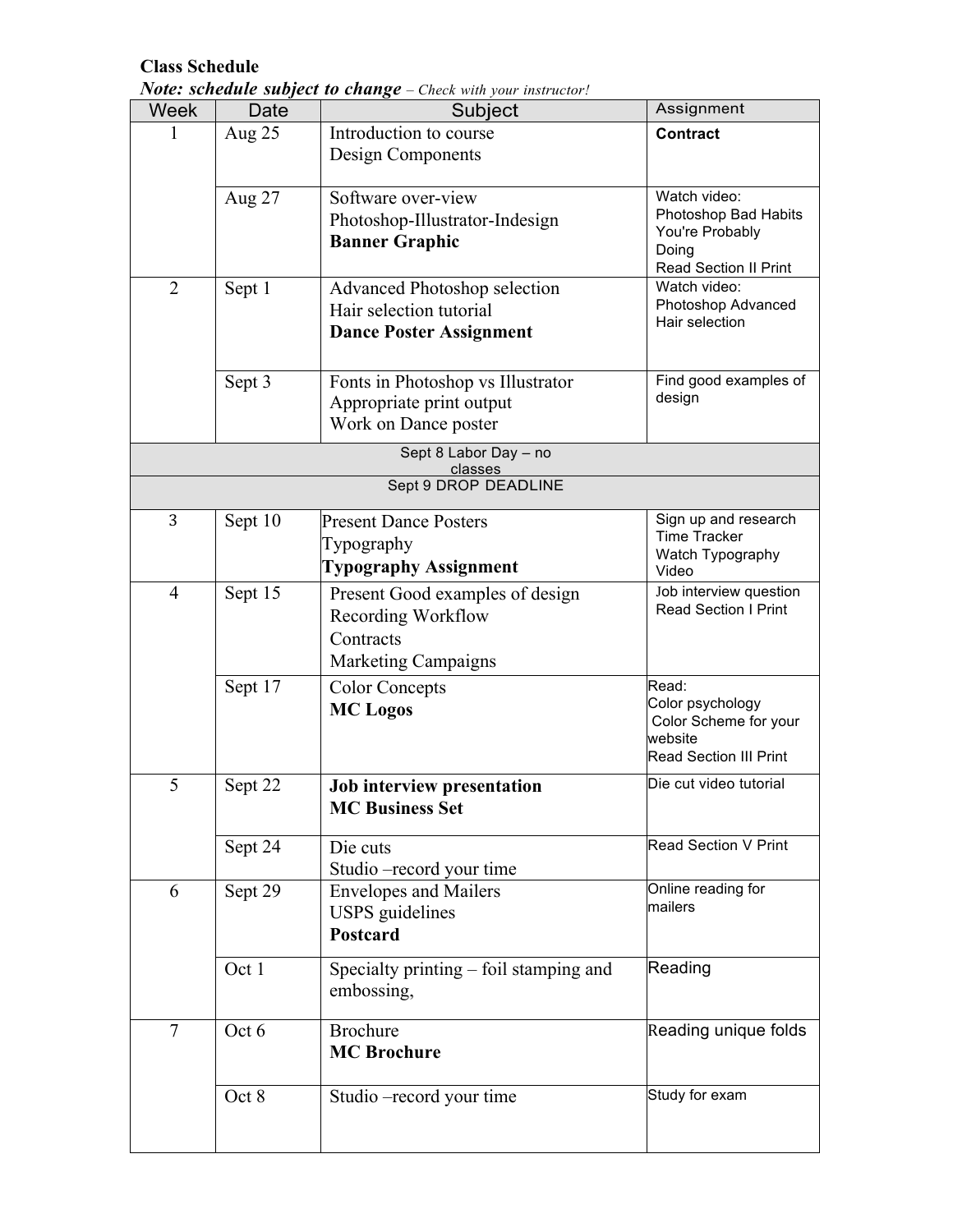| 8  | Oct 13        | <b>Exam</b><br>Studio – record your time                           |                                                           |
|----|---------------|--------------------------------------------------------------------|-----------------------------------------------------------|
|    | Oct 15        | <b>Critique Business Sets</b><br>Mailers<br><b>Brochures</b>       |                                                           |
| 9  | Oct 20        | Email blasts<br><b>MC</b> Email blast                              | Mail Chimp/Constant<br>contact tutorial                   |
|    | Oct 22        | Web based coupon<br><b>MC Coupon</b>                               |                                                           |
| 10 | Oct 27        | Web for Desktop, Mobile and tablets                                |                                                           |
|    | Oct 29        | <b>Introduction to Content Management</b><br><b>Systems</b>        | Sign up with<br>Wordpress.com                             |
| 11 | Nov $3$       | Content is King<br>Google Analytics                                | Read about UX<br>design<br>Read about Google<br>Analytics |
|    | Nov 5         | Assign teams - UX design<br><b>Site maps</b><br><b>Wire Frames</b> |                                                           |
| 12 | Nov $10$      | <b>Wordpress Tutorials</b><br><b>Search for MC Theme</b>           | Wordpress vidoes                                          |
|    | <b>Nov 12</b> | Integrating Content into themes                                    | Reading - Don't Make<br>me Think                          |
| 13 | <b>Nov 17</b> | <b>Compositions</b>                                                | Reading - Don't Make me<br>Think                          |
|    | <b>Nov 19</b> | Studio - record your time                                          | Reading - Don't<br>Make me Think                          |
|    |               | Nov 20 - Last day to withdraw                                      |                                                           |
| 14 | <b>Nov 24</b> | Studio – record your time                                          |                                                           |
|    |               | Nov 26 Thanksgiving - no classes                                   |                                                           |
| 15 | Dec 1         | <b>Critique Websites</b>                                           |                                                           |
|    | Dec 3         | Large Format project<br><b>MC Billboard</b>                        |                                                           |
| 16 | Dec 8         | <b>MC Banner</b>                                                   |                                                           |
|    | Dec 10        | <b>Final Critiques</b>                                             | Don't kill the<br>instructor!                             |

**Bold Items** are activities that contribute to your grade